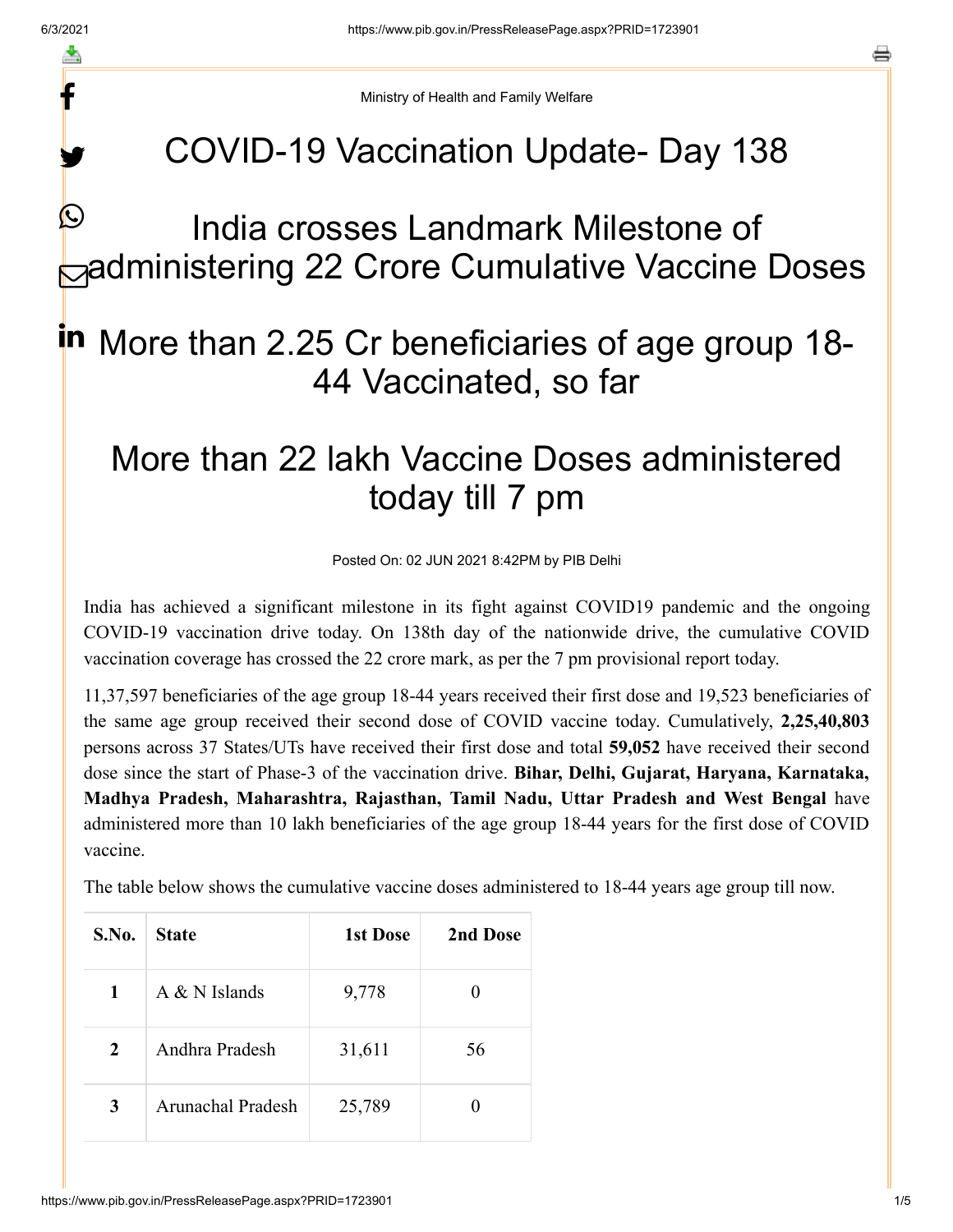6/3/2021 https://www.pib.gov.in/PressReleasePage.aspx?PRID=1723901

| $\overline{\mathbf{4}}$ | Assam                   | 5,89,478  | 45               |
|-------------------------|-------------------------|-----------|------------------|
| 5                       | Bihar                   | 15,92,209 | 10               |
| 6                       | Chandigarh              | 54,385    | $\boldsymbol{0}$ |
| 7                       | Chhattisgarh            | 7,60,177  | $\overline{4}$   |
| 8                       | Dadra & Nagar<br>Haveli | 40,049    | $\overline{0}$   |
| 9                       | Daman & Diu             | 51,339    | $\boldsymbol{0}$ |
| 10                      | Delhi                   | 10,90,499 | 1,367            |
| 11                      | Goa                     | 37,008    | 269              |
| 12                      | Gujarat                 | 18,06,912 | 66               |
| 13                      | Haryana                 | 11,12,323 | 957              |
| 14                      | Himachal Pradesh        | 1,04,002  | $\boldsymbol{0}$ |
| 15                      | Jammu & Kashmir         | 2,46,624  | 7,484            |
| 16                      | Jharkhand               | 5,68,732  | 99               |
| 17                      | Karnataka               | 13,67,081 | 1,568            |
| 18                      | Kerala                  | 3,64,025  | 30               |
| 19                      | Ladakh                  | 36,256    | $\boldsymbol{0}$ |
| 20                      | Lakshadweep             | 5,152     | $\boldsymbol{0}$ |
| 21                      | Madhya Pradesh          | 20,51,078 | 397              |
| 22                      | Maharashtra             | 12,67,270 | 1,657            |
|                         |                         |           |                  |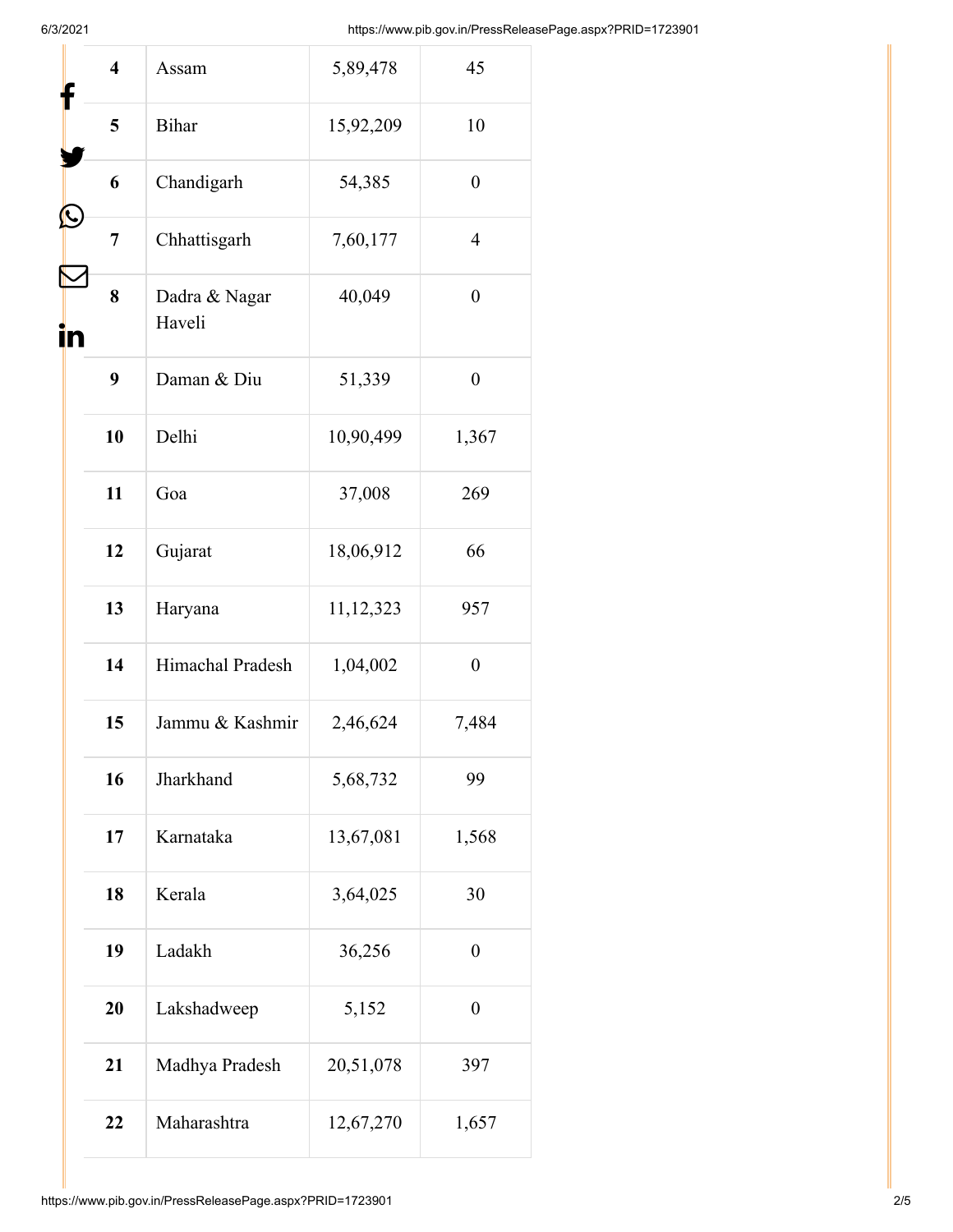6/3/2021 https://www.pib.gov.in/PressReleasePage.aspx?PRID=1723901

| <b>Total</b> |                      | 2,25,40,803 | 59,052           |
|--------------|----------------------|-------------|------------------|
| 37           | West Bengal          | 15,05,082   | 394              |
| 36           | Uttarakhand          | 2,78,511    | $\boldsymbol{0}$ |
| 35           | <b>Uttar Pradesh</b> | 24,70,643   | 42,054           |
| 34           | Tripura              | 58,133      | $\boldsymbol{0}$ |
| 33           | Telangana            | 3,53,879    | 270              |
| 32           | Tamil Nadu           | 14,51,609   | 837              |
| 31           | Sikkim               | 10,435      | $\boldsymbol{0}$ |
| 30           | Rajasthan            | 18,50,627   | 238              |
| 29           | Punjab               | 4,41,691    | 642              |
| 28           | Puducherry           | 25,258      | $\boldsymbol{0}$ |
| 27           | Odisha               | 7,58,268    | 608              |
| 26           | Nagaland             | 31,047      | $\boldsymbol{0}$ |
| 25           | Mizoram              | 17,079      | $\overline{0}$   |
| 24           | Meghalaya            | 39,850      | $\boldsymbol{0}$ |
| 23           | Manipur              | 36,914      | $\boldsymbol{0}$ |

The total of 22,08,62,449 include 99,11,519 Healthcare Workers (HCWs) who have taken the 1<sup>st</sup> dose and 68,14,165 HCWs who have taken the 2<sup>nd</sup> dose, 1,58,39,812 Frontline Workers (FLWs) (1<sup>st</sup> dose), 85,76,750 FLWs (2<sup>nd</sup> dose), 2,25,40,803 for 18-44 years of age group (1<sup>st</sup> dose) and 59,052 for 18-44 years of age group ( $2<sup>nd</sup>$  dose). **6,78,25,793** for over 45 years old to 60 years old ( $1<sup>st</sup>$  Dose), **1,09,67,786** for over 45 years old to 60 years old  $(2<sup>nd</sup> dose)$ , **5,93,85,071** for above 60 years  $(1<sup>st</sup> Does)$  and **1,89,41,698** for above 60 years  $(2<sup>nd</sup>$  Dose).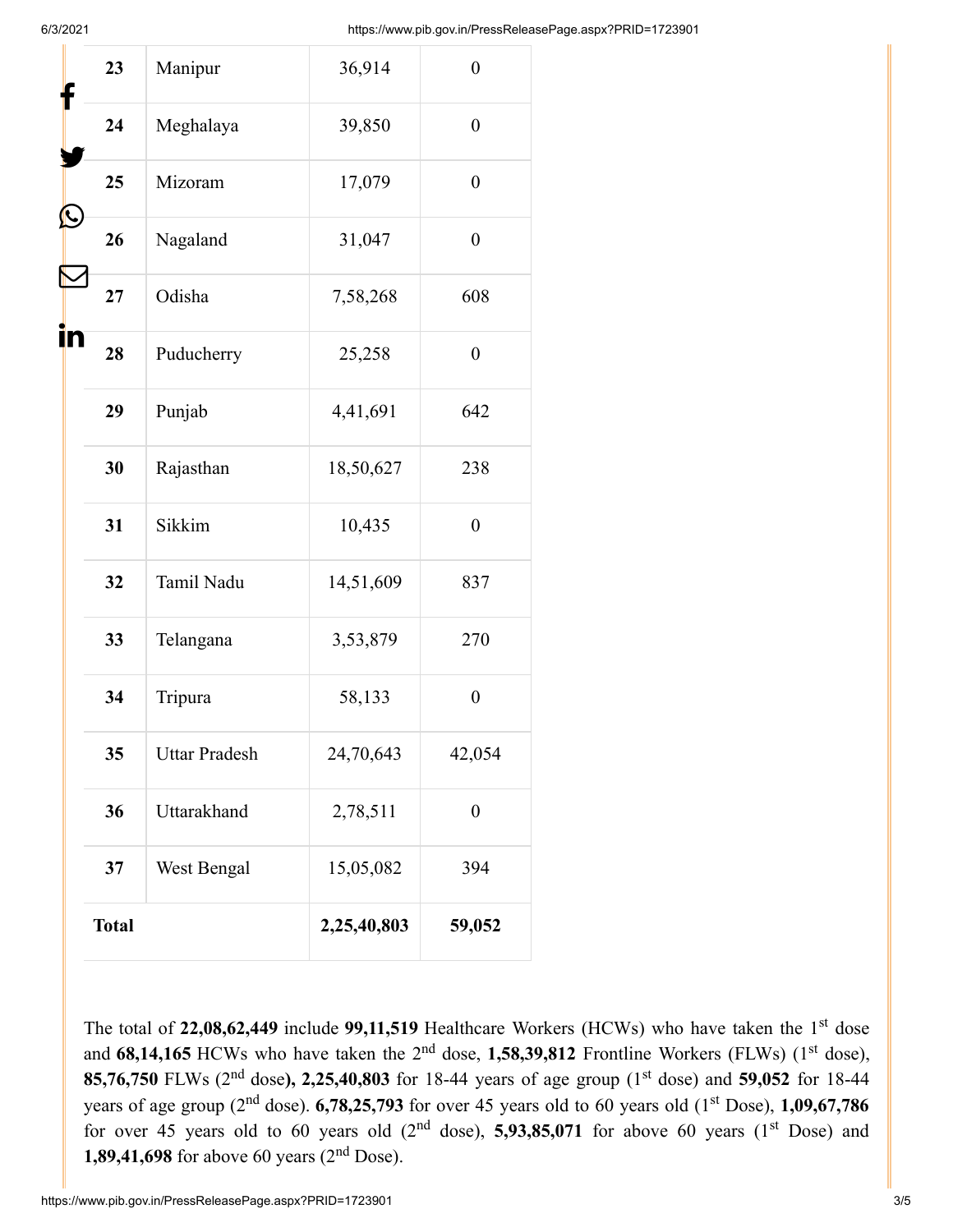|  | <b>HCWs</b>                 | 1 <sup>st</sup> Dose | 99,11,519    |
|--|-----------------------------|----------------------|--------------|
|  |                             | $2nd$ Dose           | 68,14,165    |
|  | <b>FLWs</b>                 | 1 <sup>st</sup> Dose | 1,58,39,812  |
|  |                             | $2nd$ Dose           | 85,76,750    |
|  | Age Group 18-44 years       | 1 <sup>st</sup> Dose | 2,25,40,803  |
|  |                             | $2nd$ Dose           | 59,052       |
|  | Age Group 45 to 60<br>years | 1 <sup>st</sup> Dose | 6,78,25,793  |
|  |                             | $2nd$ Dose           | 1,09,67,786  |
|  | Over 60 years               | 1 <sup>st</sup> Dose | 5,93,85,071  |
|  |                             | 2 <sup>nd</sup> Dose | 1,89,41,698  |
|  | <b>Total</b>                |                      | 22,08,62,449 |

As on Day-138 of the vaccination drive  $(2<sup>nd</sup>$  June, 2021), total 22,45,112 vaccine doses were given. 20,28,867 beneficiaries were vaccinated for 1<sup>st</sup> dose and 2,16,245 beneficiaries received 2<sup>nd</sup> dose of vaccine as per the provisional report till 7 P.M. Final reports would be completed for the day by late tonight.

|  |  |  |  | Date: 2 <sup>nd</sup> June, 2021 (138 <sup>th</sup> Day) |  |
|--|--|--|--|----------------------------------------------------------|--|
|--|--|--|--|----------------------------------------------------------|--|

| <b>HCWs</b> | $1st$ Dose | 11,458 |
|-------------|------------|--------|
|             | $2nd$ Dose | 9,369  |
| <b>FLWs</b> | $1st$ Dose | 73,003 |
|             | $2nd$ Dose | 18,684 |